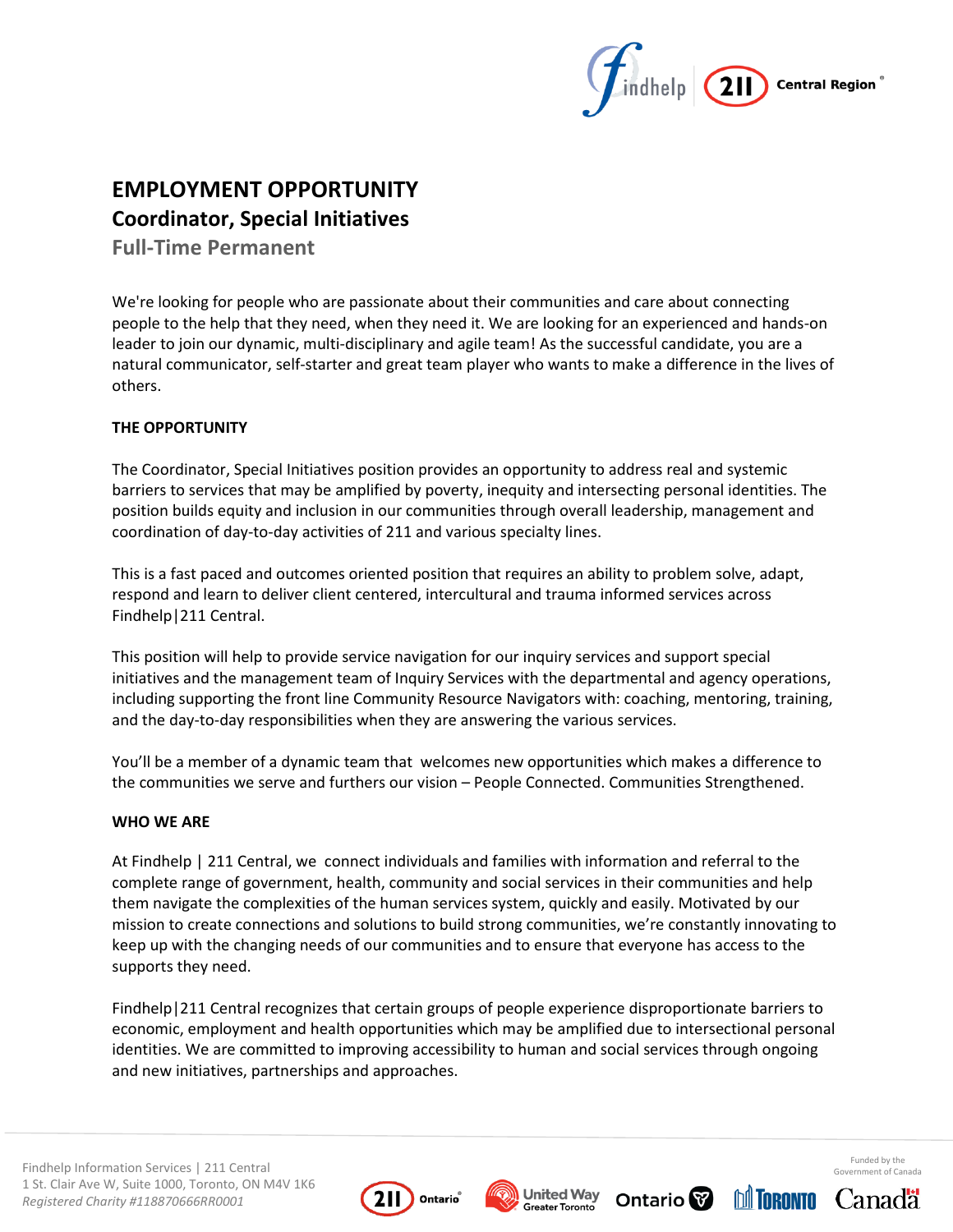We're proud of our people and culture and we're constantly changing and innovating to do better! Our workplace is focused on balance, equity, engagement and a healthy environment. We pride ourselves on being an employer of choice and we do the work to make that happen. You'll be engaged and supported to learn and grow your career and you'll make a difference in people's lives across Canada.

## **RESPONSIBILITIES**

- Collaborate with the management team in supporting strategic communications, planning and implementation for all of the services in the contact centre
- Assists with coordinating and analyzing department statistics, and preparing regular and ad hoc reports to meet funder, partner, and stakeholders requirements
- Supporting the front line Community Resource Navigators with: coaching, mentoring, training, and day-to-day responsibilities
- Identify, build and support new and existing relationships with relevant organizations and community leaders in the non-profit sector
- Assists with department team meetings, planning, scheduling, and administration duties
- All regular responsibilities of a Community Resource Navigator
- Receive incoming calls on the Toronto Community Crisis Service and initiate the appropriate mental health crisis response
- Receive incoming calls on the lines operated by Findhelp from the public
- Initiate the required mental health response, dispatch CCT to appropriate zone, or supply the caller with the appropriate mental health referral information
- Operate various computerized communication consoles and associated equipment to receive, assess, and relay information from police personnel and the public to community crisis teams in a profession, courteous, accurate, and efficient manner
- Maintain radio contact with our Anchor agencies, identify any technical or communication issues that arise and take appropriate action
- Organize and prioritize numerous calls for mental health crisis response
- Accountable for Service Delivery of Toronto Community Crisis Service

**Commitment -** This position requires a commitment to work a **flexible schedule – including mornings, afternoons, and overnights on weekdays, weekends, and public holidays**, in a repeating four-week schedule - according to the needs of the agency's 24/7 Inquiry Services department.

#### **REQUIRED SKILLS & EXPERIENCE**

**SKILLS:**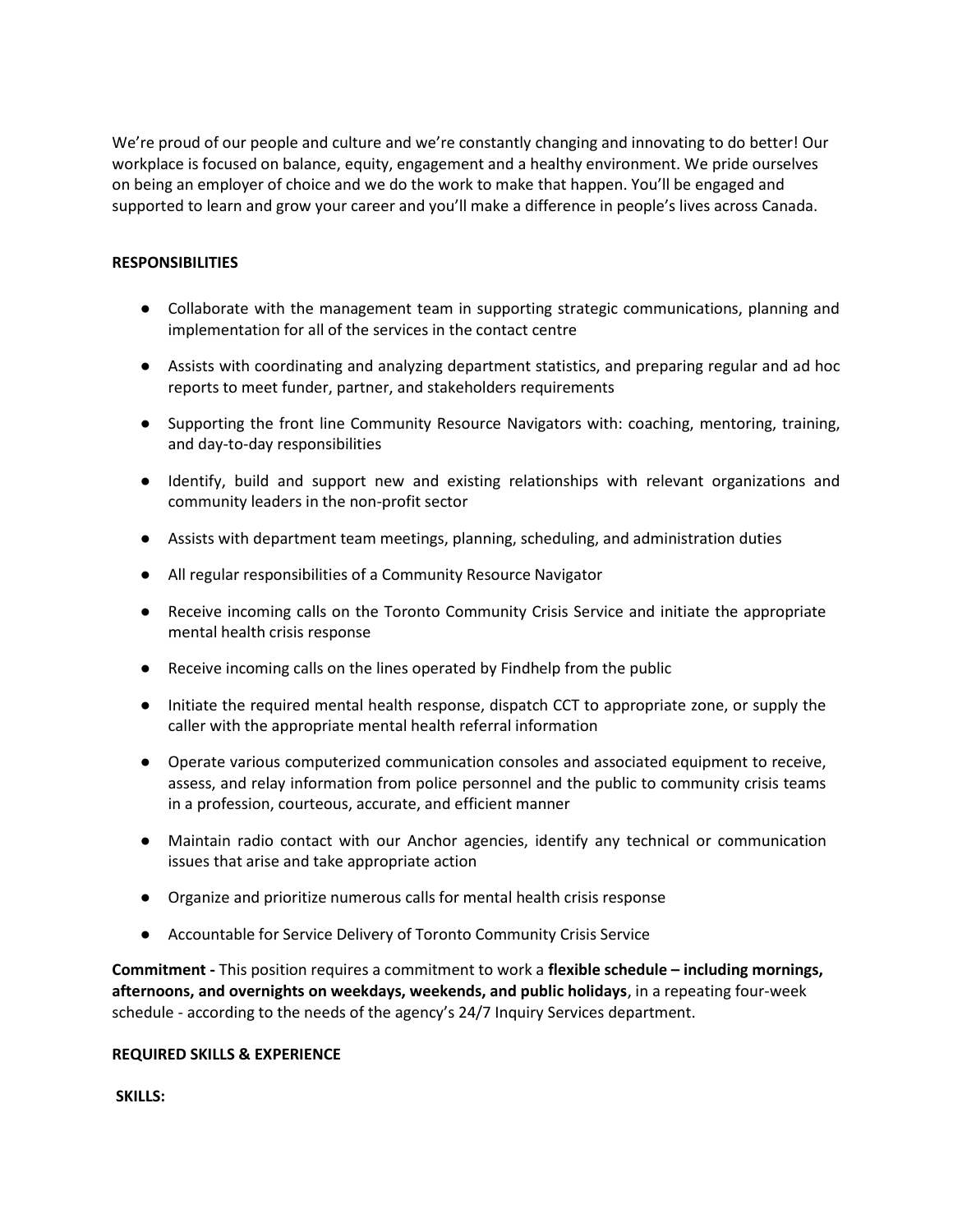- Demonstrated knowledge of the social inequities and challenges to accessing social services of equity seeking and Indigenous communities and commitment to principles of anti-oppression
- Problem solving (able to make independent service decisions)
- Collaboration and teamwork. You enjoy working both independently and as a member of a dynamic team on new and existing services, and special projects
- Current knowledge of best practices in trauma informed mental health (e.g. crisis de-escalation, risk assessment, anti-racism, gender based violence, suicide prevention, harm reduction)
- Proficiency in another language in addition to English is an asset
- Excellent communication skills on the phone, by chat/text, email, and in person, and are comfortable speaking to and supporting callers and peers with diverse backgrounds
- Strong knowledge of the social service sector
- Proficient with computer skills, cloud and technical/troubleshooting skills
- Creative thinking and ability to problem-solve under pressure
- Ability to "self-reflect" as equity work requires us to reflect on our own sources of power and privilege and how that impacts the ways in which we approach our work
- Appreciation of constructive feedback and have a desire to constantly grow and develop professionally
- Advance multitasking skills and ability to stay organized with many competing priorities.
- Positive, energetic and collaborative attitude
- Degree or diploma in Social Services, Social Work ( BSW preferred), Psychology, or other related field
- A minimum of two year's experience (paid or volunteer) in the social services sector

## **EXPERIENCE:**

- Demonstrated experience in applying equity and anti-oppression principles in: mentoring, coaching and leading others
- Advance coaching and training skills, and are able to provide constructive feedback to others
- Strong preference for candidates with lived experience as a Black, Indigenous, and/or other racialized person, a person with disabilities, or an *2SLGBTQIA+* person who can acknowledge and speak to the impact of interpersonal, institutional, systemic racism and oppression
- Demonstrated recognition and allyship of the lived experiences of various communities and intersectionalities, particularly persons with disabilities and racialized communities, women, 2SLGBTQIA+ and marginalized religious communities